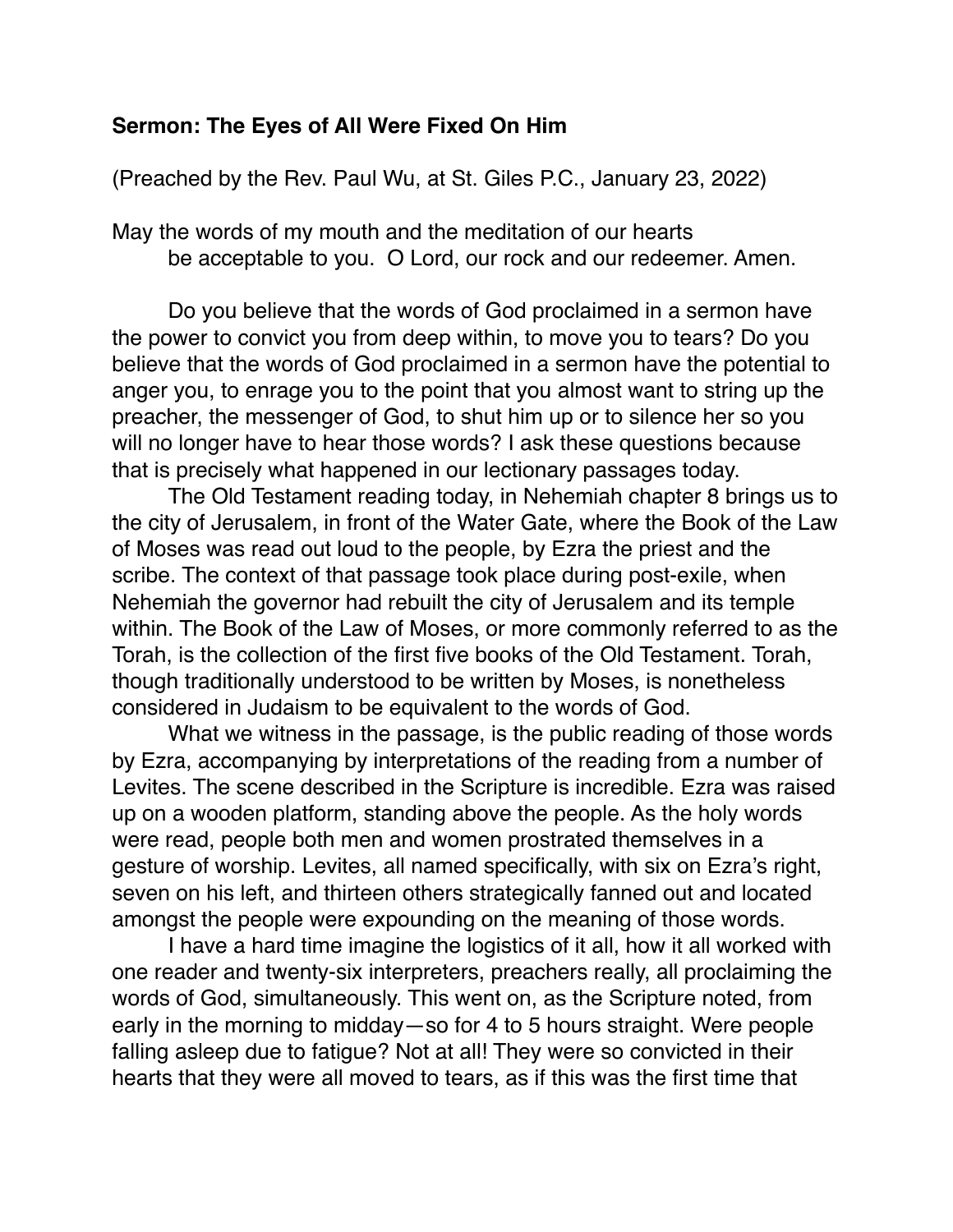they had heard the words of God being proclaimed, as if their lives, their future well-beings depend on the hearing of those words.

In some way, I sympathize with the people of Israel. The entire seventy-year of exile was brought on by the disobedience, the idolatry of Judah. The punishment that God had brought on the people was severe, though limited in time. Through the proclamations of successive prophets, through the likes of Isaiah, Jeremiah and Ezekiel, God had promised to bring the people back, once exiled, not because of their repentance, ever so shifty and flimsy, but because that God cannot stand that God's holy name be profaned.

When the people of God were finally reacquainted with the words of God again, it was as if they finally understood how precious those words were, as if a priceless treasure that was once lost now found. So as the people of God were so moved to tears, Ezra and the Levites instructed the people not to lament, saying "*This day is holy to the Lord your God; do not mourn or weep. Go your way, eat the fat and drink sweet wine and send portions of them to those for whom nothing is prepared, for this day is holy to our Lord; and do not be grieved, for the joy of the Lord is your strength.*" (Nehemiah 8:9-10)

The other lectionary reading today, specifically the Gospel of Luke, chapter 4, takes us to one of the earlier sermons that Jesus preached. It happened during his return trip to Nazareth, his hometown where he grew up. Evidently Jesus had already garnered some fame, through miracles and healings performed in nearby regions. But instead being embraced as a local hero returning home, the treatment that Jesus received was anything but warm.

The Scripture describes Jesus going to the synagogue on the sabbath day, as was his custom. He was given a scroll to read, from the prophet Isaiah. He unrolled the scroll and found the place where it was written, a compilation of Isaiah 61:1-2, with an added line from Isaiah 58:6, "*The Spirit of the Lord is upon me, because he has anointed me to bring good news to the poor. He has sent me to proclaim release to the captives and recovery of sight to the blind, to let the oppressed go free, to proclaim the year of the Lord's favor.*"

Jesus then rolled up the scroll, gave it back to the attendant, and sat down. It was customary that readers should stand while reading, and would then sit to explain. This is where the author of Luke kind of amps up the wattage, cranks up the temperature by recording, 'the eyes of all in the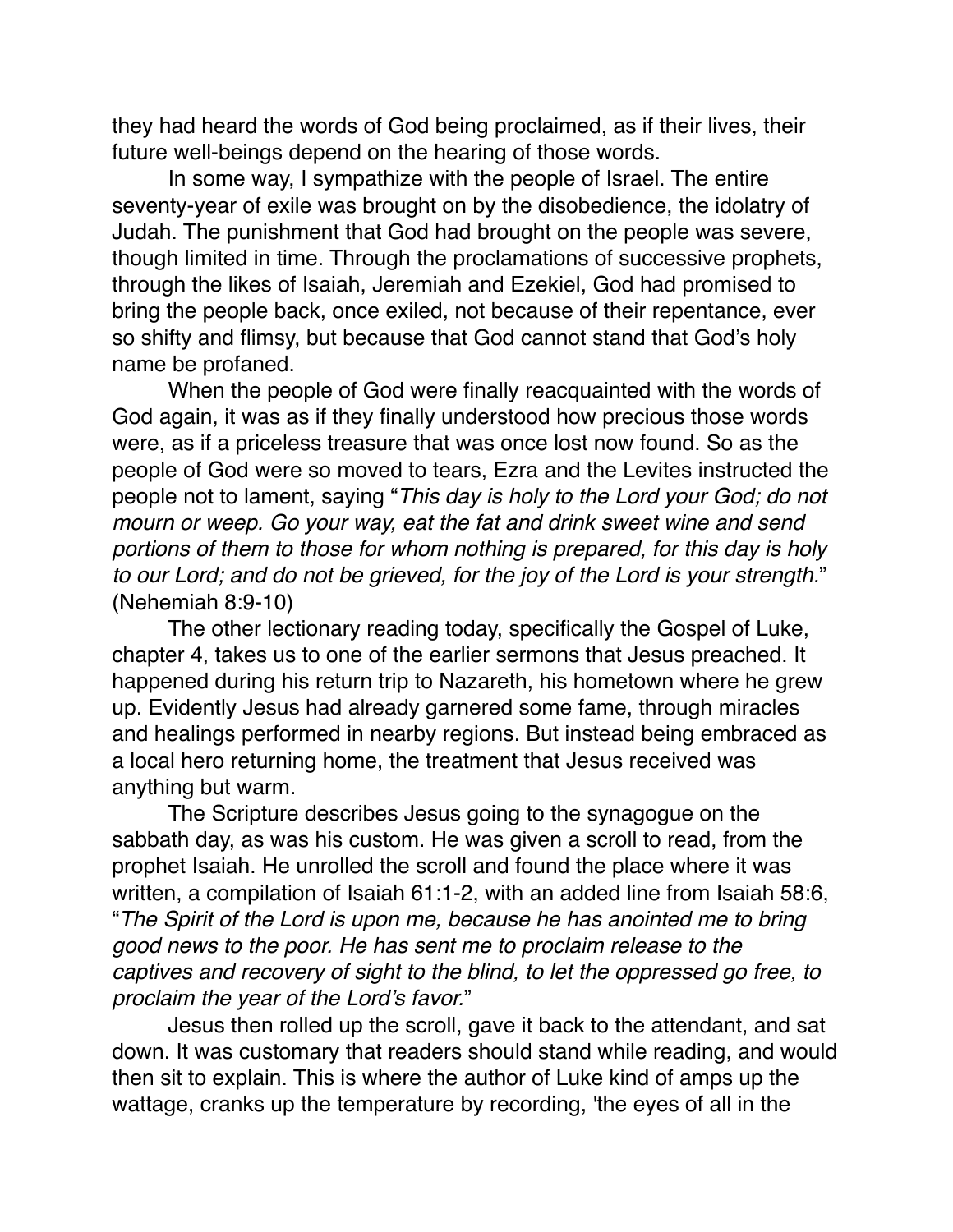synagogue were fixed on him', as if expecting Jesus to make a dramatic proclamation. Jesus did not disappoint, he sat down and preached this one line sermon in verse 21, "Today this scripture has been fulfilled in your hearing."

With that one line, Jesus shifts the long beheld messianic expectation raised by the prophet Isaiah, all onto himself—the Spirit of the Lord is upon '**me**', because God has anointed '**me**', and God has sent '**me**'. With that one line, the entire weight of the eventual deliverance of Israel, and perhaps the salvation of all humankind, is now squarely upon the shoulder of Jesus, the local boy who grew up in a carpenter's family.

"Isn't this Joseph's son?", they asked sceptically. How then is he going to bring good news to the poor, to release the captives, to recover sight to the blind and to let the oppressed go free? Ha! He can't even hold down a steady job! He can't even find a nice local girl, and settle down to raise a proper Jewish family. How is he then going to proclaim, to usher in the year of the Lord's favor, the year of Jubilee? Ludicrous! Preposterous! Has he gone mad?

The lectionary reading does not include the section that follows, the exchange between Jesus and the town folks. I won't go into too much detail, but to simply to say Jesus seemed to go out of his way to provoke his former neighbours, some undoubtably his kins, in a kind of a selffulfilling prophecy of 'prophets have no honour in their own town'.

But I will say this, it really wasn't until when Jesus explained in a convoluted way that salvation is now available to the Gentiles, to the exclusion of Israelites, that his town folks sort of lost it. The became so enraged, seeing him as a false prophet that they must put down, right there and then. So they attempted to hurl Jesus down a steep hill. But, as the Gospel writer describes, Jesus passed through the midst of them and went on his way.

So let us come back to the questions I posed earlier: Do you believe that the words of God proclaimed in a sermon have the power to convict you from deep within, to move you to tears? Do you believe that the words of God proclaimed in a sermon have the potential to anger you, to enrage you to the point that you almost want to string up the preacher, the messenger of God, to shut him up or to silence her so you will no longer have to hear those words? I hope you do, for you sake and certainly not for mine.